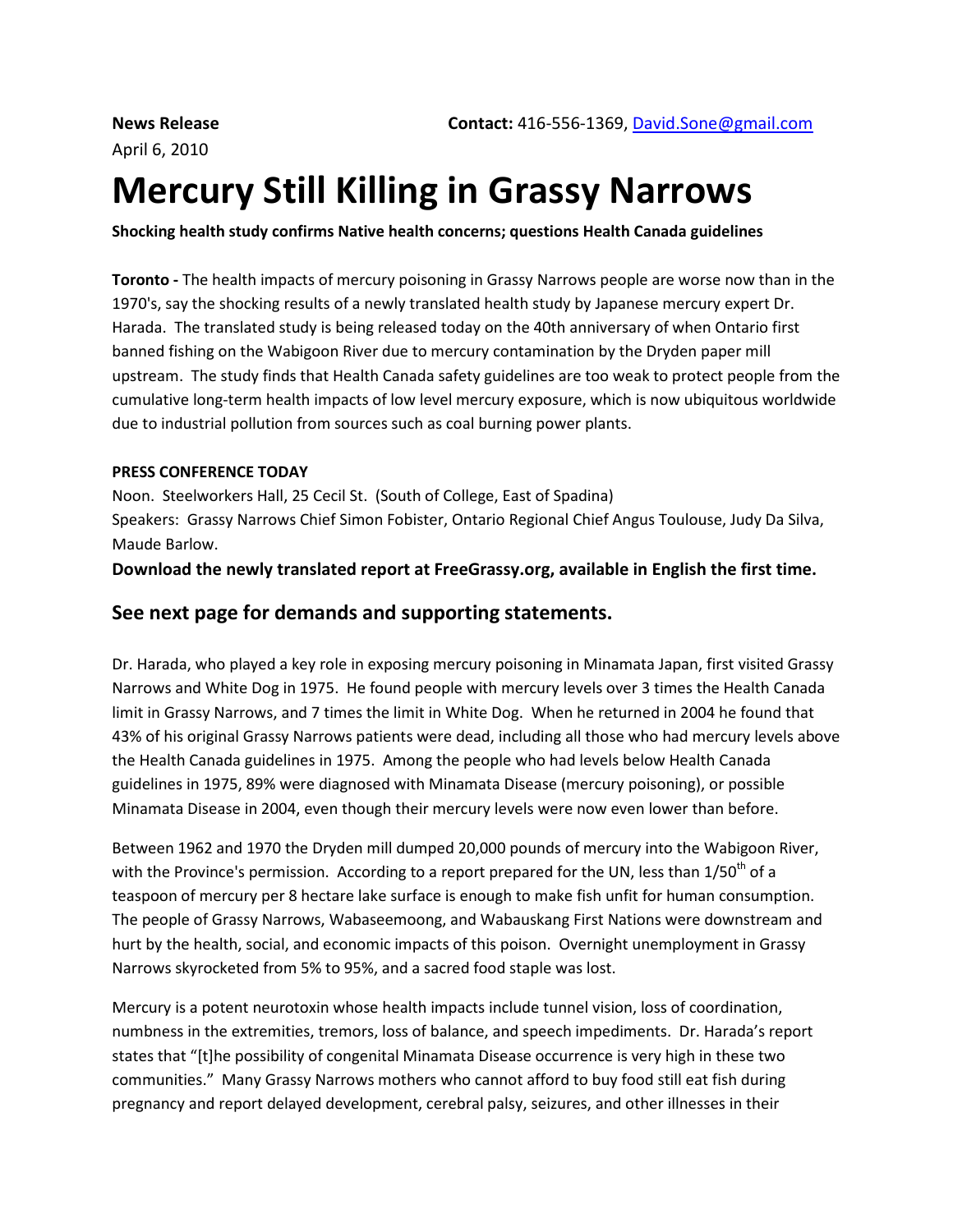children.

A compensation deal in 1985, reached after 7 years of negotiations, amounted to merely \$8,000 per resident in Grassy Narrows and White Dog. Under the deal residents whose mercury poisoning is acknowledged by the Mercury Disability Board receive only \$250 to \$800 a month. However, the Mercury Disability Board acknowledged only 38% of the people Dr. Harada diagnosed with Minamata Disease, Minamata Disease with complications, and possible Minamata Disease. Residents of Wabauskang (formerly Quibell), have never been compensated at all despite reporting many miscarriages, still births, and early childhood deaths from mercury poisoning.

Health Canada stopped testing for mercury in Grassy Narrows residents claiming that it was no longer a problem because mercury levels have fallen below the Health Canada safety guideline. Dr. Harada's study results "indicate that even being exposed under the safety guideline, if prolonged, it could cause Minamata Disease (chronic type)."

### **Demands:**

1. Governments must come to the table to make things right about the mercury;

2. Acknowledge mercury poisoning in Grassy Narrows, strengthen Health Canada mercury safety guideline to protect all people;

3. Permanent monitoring through funding for Grassy Narrows run environmental center, training for youth;

4. Stop the mills from polluting the water and air;

5. Restore Grassy Narrows control over Grassy Narrows Territory.

## **Supporting Statements**

"How can we have trust, and reconciliation when the government of Ontario walks away from their responsibility to make things right about the mercury pollution they permitted," asked **Grassy Narrows Chief Simon Fobister**. "Our grassroots people are still suffering the affects on their health and livelihood from this poison in the water. It is no wonder they are out there on the blockades. The province needs to come back to the table to resolve the mercury issue."

"It is heartbreaking to hear the stories from the community members whose health has been affected by the mercury poisoning," **Ontario Regional Chief Angus Toulouse** said. "The people of Grassy Narrows have raised their concerns for forty years now, only to have these concerns fall on deaf ears. The health of these people, the waters, the lands and all the beings are too important to be ignored. It is time for the government to listen to the voices of First Nations and to their constituents."

"The mills take from our forest, and then give us back disease and sickness and death," explained **Judy Da Silva, a grassroots mother and blockader from Grassy Narrows**. "Our people have suffered for 40 years from mercury poisoning, and now this sickness is being passed on to our children in the womb. We must stop the mills from destroying our forests, our water, and our culture for the survival of all people."